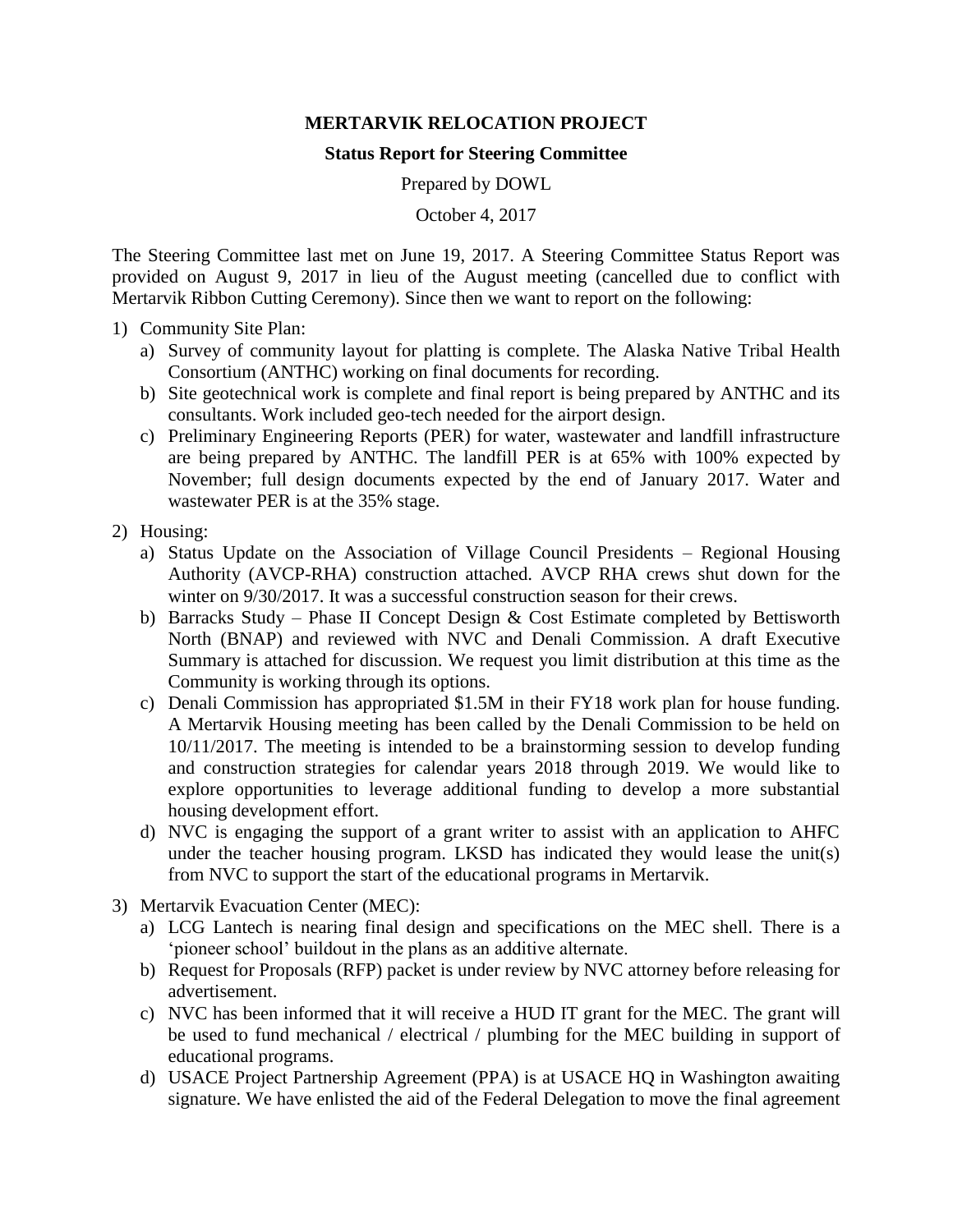forward. We've been told by local USACE staff there is ~\$800,000 currently available at the Corps for the MEC project under the Alaska Coastal Erosion Program, but these cannot be obligated until the PPA is signed.

- 4) Roads and Quarry Development:
	- a) Presentation by Mark Sherman, Goldstream Engineering.
	- b) A  $2<sup>nd</sup>$  fuel delivery was made last week to ensure adequate fuel on-hand for start of next summer's construction season.
	- c) NVC will be producing E-1 for Ridge Construction to be used at the Newtok airport in 2018. The quantity is small, 3500 cy, but can be made in conjunction with shut down of the road project.
	- d) DOWL is helping NVC update their Long Range Transportation Plan and Tribal Transportation Safety Plan.
	- e) NVC and DOWL will begin working with the University of Alaska Fairbanks (UAF) Center for Safety Equity in Transportation (CSET) Program to help facilitate an appropriate and safe design of their community roads. A proposal has been reviewed and UAF/NVC are working on an agreement.
- 5) Energy:
	- a) The Alaska Energy Authority (AEA) has completed the Concept Design Report for Bulk Fuel and Rural Power Systems in Mertarvik. They have also advanced the power plant module design to the 65% level.
	- b) The United States Department of Agriculture (USDA) / Rural Utility Service (RUS) declined to provide additional funding for the power plant. It appears they are not ready to provide any support until there are people living in Mertarvik.
	- c) AEA is moving forward with the development of a small power plant and distribution grid that can be built with available Denali Commission funding, this is "Plan B". The power plant will be sized to run the MEC and 10-20 houses as an interim measure. AEA needs direction on how the construction camp may fit into the power grid; year round occupancy or not?
	- d) Newtok currently has only one (1) functioning generator. AEA is assisting with finding a 2<sup>nd</sup> unit that can provide backup generation to the community. Funding for the generator has not been secured.
- 6) Financial & Funding:
	- a) IRT application was submitted to the military last week. The application include horizontal (earthwork) and vertical (MEC, Barracks renovation) construction projects. The timeframe for the IRT program is October 2018 forward; the earliest an IRT program would begin in Mertarvik is the summer of 2019.
	- b) Newtok has appealed the AkDVMA & FEMA denial of the "Buy-Out" application. The appeal is currently being reviewed by the Governor's office.
	- c) NVC is applying for the Alaska Housing Finance Corporation (AHFC) funding for teacher and health care housing. The application is due in December.
	- d) NVC is applying for the Tribal Transportation Safety Funds (TTSP) to help support funding for the community road construction efforts next summer. Other projects may be included. The application is due in December.